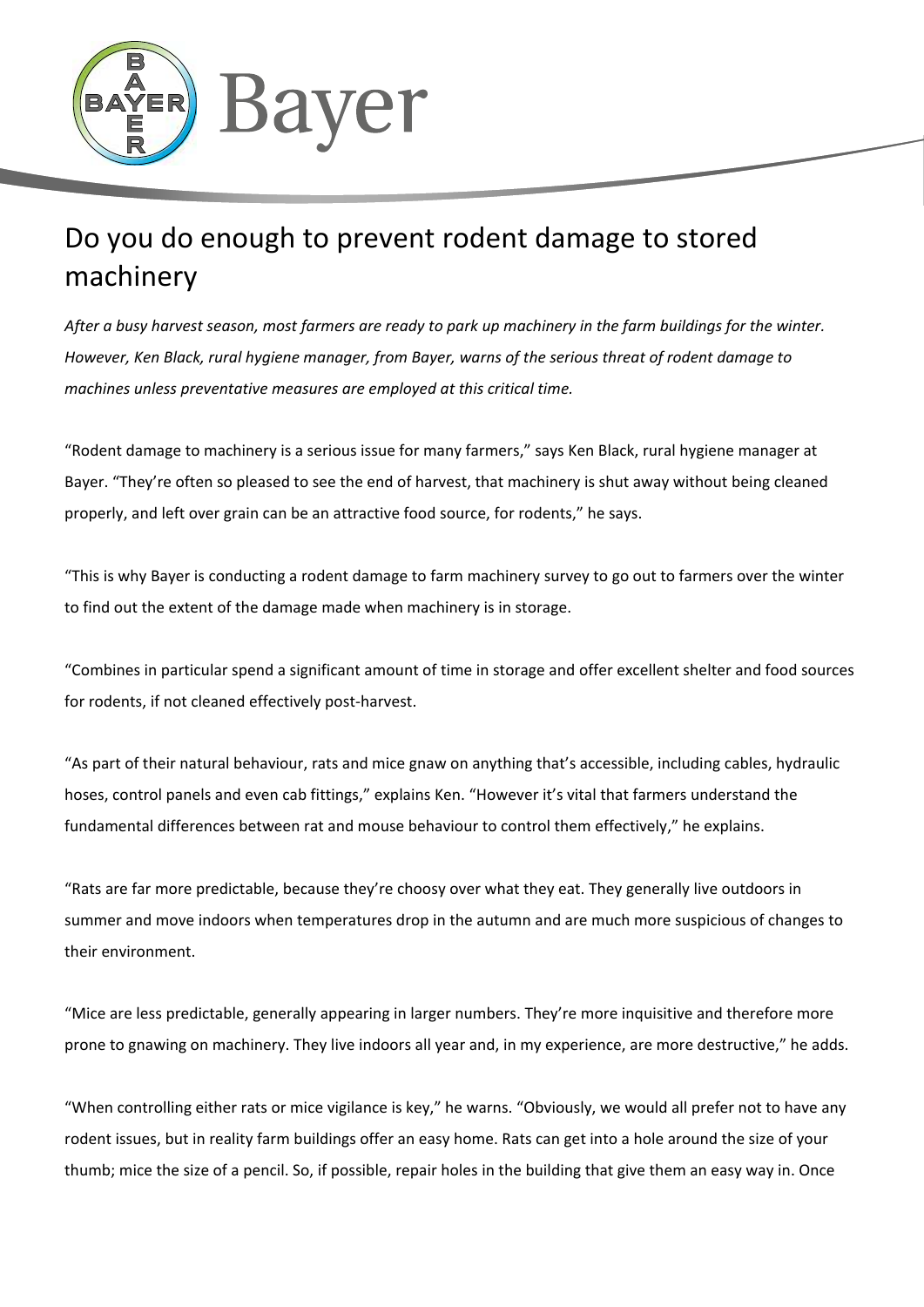

that is done, check buildings on a weekly basis for activity. Droppings are the easiest way of identifying a presence. Mice urine also gives off a distinctive smell.

"For effective rat control, my advice would be to site bait boxes around key areas as soon as machinery is parked. Bait is not necessary at this time, but having the points in place results in the rats being familiar with them before bait is added. This significantly increases the likelihood of bait take once it is placed," Ken says.

"Only apply bait when activity has been confirmed. This is important for two reasons; it reduces the risk of poisoning non-target animals and increases the palatability of the bait when needed. Once activity has been confirmed, use a bait such as a Rodilon® block immediately. Be aware, rats in particular will leave 'food' unless it's fresh, so monitor uptake and change the bait every few days where necessary. Rats also hoard food, so make sure blocks are tied down with wire. Otherwise, it may be taken away and not consumed.

"Another option for indoor use is to apply a foam product such as Racumin® Foam to known rat runs," he says. "A foam doesn't rely on the animals directly consuming the product, it appeals to their grooming habits, when they clean themselves, and they ingest the bait. However, because Racumin® Foam doesn't allow consumption to be monitored in a way that a block does, this makes it more difficult to assess the control levels, so it's important to integrate pest management practices. The same precautions need to be applied to Racumin® Foam as you would with traditional baits, so the risk to non-target animals is reduced.

"Mice, because of their sporadic behavior, require lots of baiting points. In a typical combine shed I would suggest around 20 baiting points for fast and effective control. There are no rules on where to place these, but consider putting bait along, or on top of walls, on beams, girders, and around the machinery as well as at ground level

James Morley, John Deere purchasing manager, added his thoughts on rodent damage to machinery. "Every year, we see machines with significant damage due to rat or mice activity, and this can mostly be avoided if managed more effectively on farm," he explains.

The machine that we see the most damage to is the combine harvester. A case in point is a farmer who reported tens of thousands of pounds worth of damage because he had to fix the gnawed wiring, and replace all of the cushions and coverings in the cab," he says.